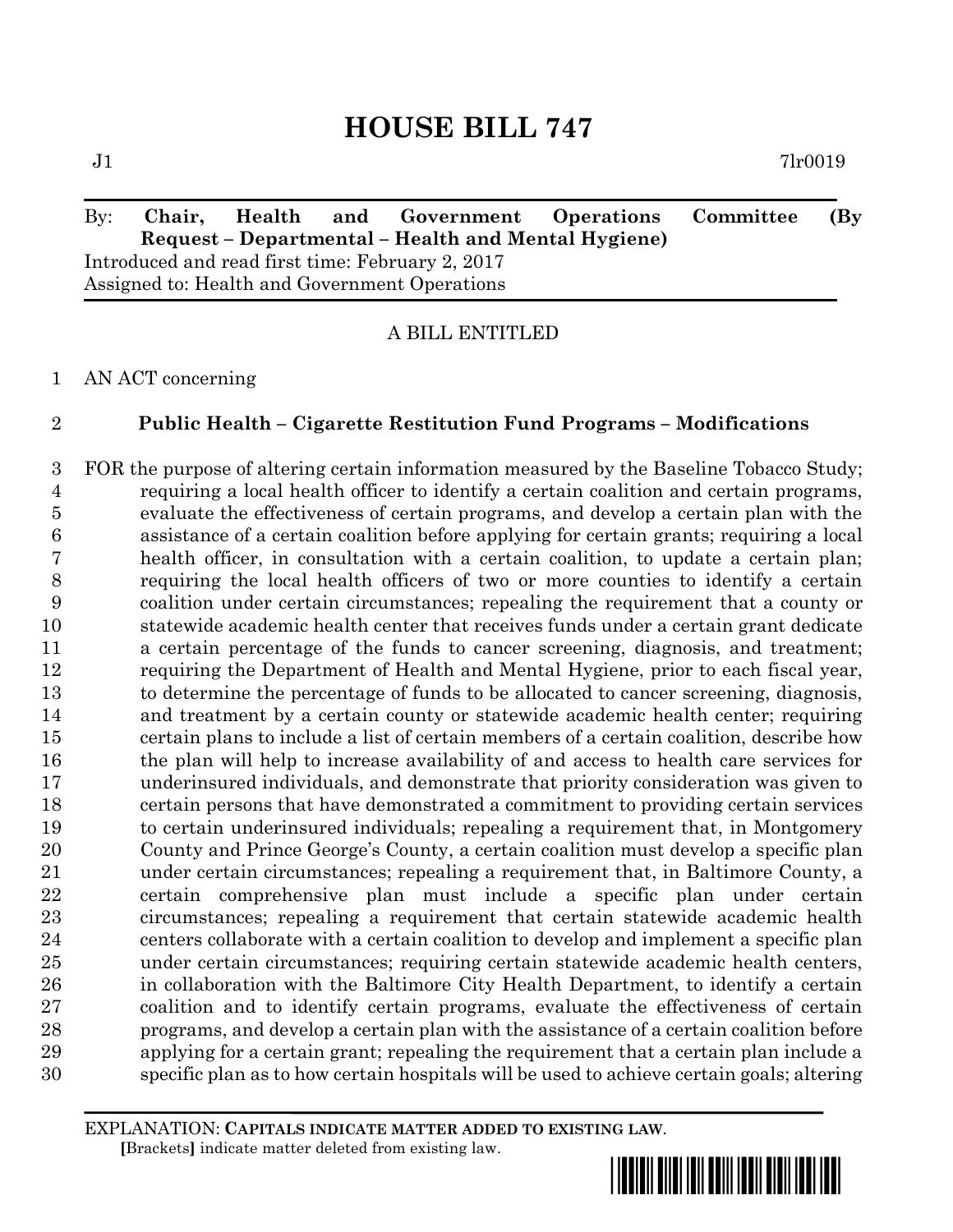a certain definition; defining a certain term; making stylistic changes; and generally relating to Cigarette Restitution Fund programs. BY repealing and reenacting, without amendments, Article – Health – General Section 13–1003(c)(1) Annotated Code of Maryland (2015 Replacement Volume and 2016 Supplement) BY repealing and reenacting, with amendments, Article – Health – General Section 13–1003(c)(2)(i), (ii), and (vi), 13–1008, 13–1009, 13–1101, 13–1107, 13–1109, 13–1110, 13–1114, and 13–1115(a) through (e) Annotated Code of Maryland (2015 Replacement Volume and 2016 Supplement) SECTION 1. BE IT ENACTED BY THE GENERAL ASSEMBLY OF MARYLAND, That the Laws of Maryland read as follows: **Article – Health – General** 13–1003. (c) (1) To initiate the Surveillance and Evaluation Component, the Department shall conduct a comprehensive statewide Baseline Tobacco Study as provided under this section. (2) The Baseline Tobacco Study shall measure: (i) The number and percentage of individuals **[**under the age of 18 years**] ATTENDING MIDDLE SCHOOL OR HIGH SCHOOL** who smoke or otherwise use tobacco products, both statewide and in each county; (ii) The number and percentage of minority individuals **[**under the age of 18 years**] ATTENDING MIDDLE SCHOOL OR HIGH SCHOOL** who smoke or otherwise use tobacco products, both statewide and in each county; (vi) The number and percentage of households with individuals **[**under the age of 18 years**] ATTENDING MIDDLE SCHOOL OR HIGH SCHOOL** in which at least one household member who is at least 18 years old smokes tobacco products, both statewide and in each county; 13–1008. (a) (1) Subject to the other provisions of this section, a local health officer may apply to the Department for a Local Public Health Tobacco Grant.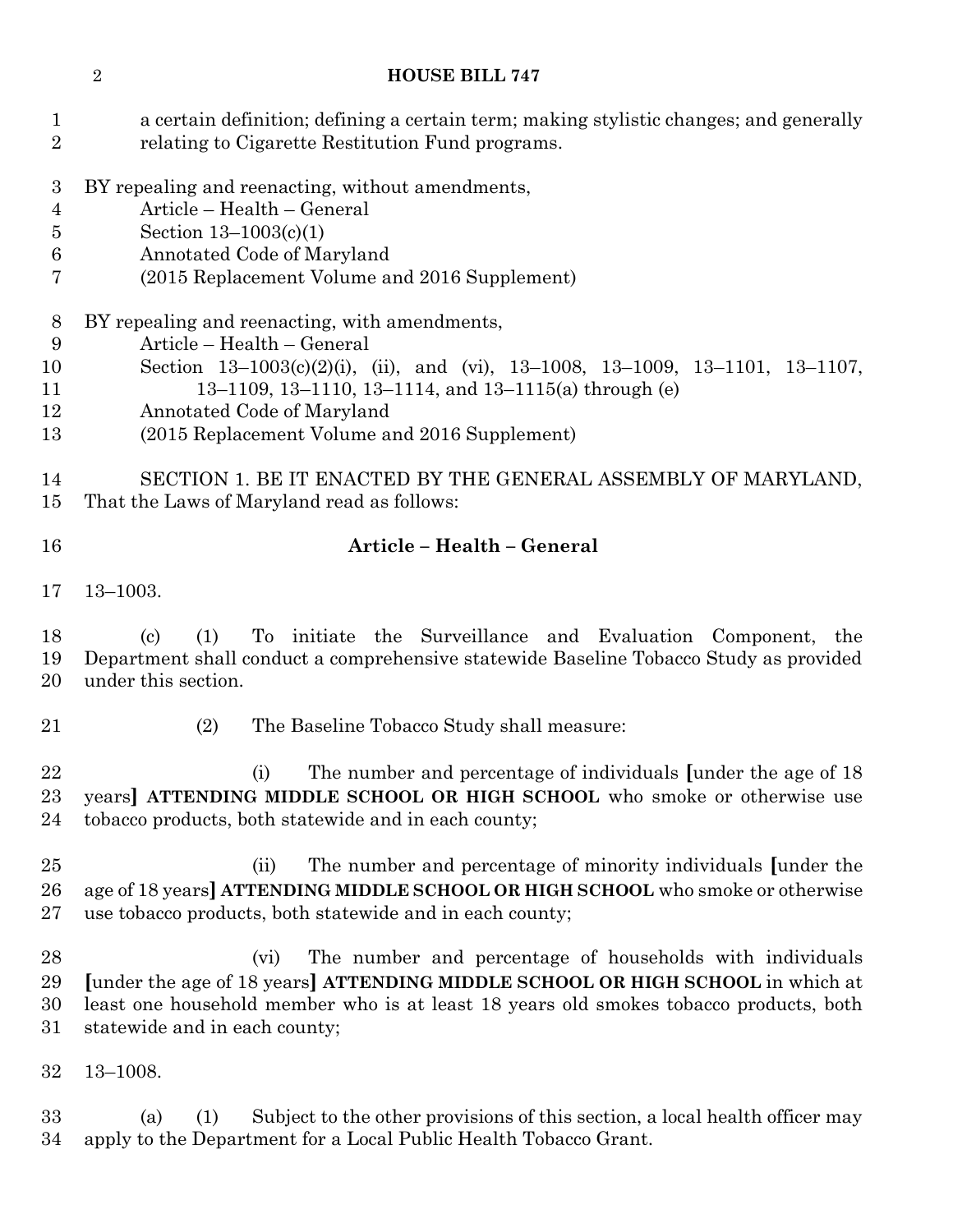(2) The amount of the Local Public Health Tobacco Grant shall be determined by the Department using the formula established under § 13–1007 of this subtitle. (b) Before applying for a Local Public Health Tobacco Grant, a local health officer shall: (1) Establish a Community Health Coalition, as provided under § 13–1010 of this subtitle**, OR IDENTIFY ANOTHER COALITION APPROVED BY THE DEPARTMENT**; and (2) With the assistance of the **[**Community Health Coalition**] COALITION ESTABLISHED OR IDENTIFIED UNDER ITEM (1) OF THIS SUBSECTION**: (i) Identify all existing tobacco use prevention and cessation programs in the county that are publicly funded; (ii) Evaluate the effectiveness of the publicly funded programs identified under item (i) of this paragraph; and (iii) Develop a Comprehensive Plan for Tobacco Use Prevention and Cessation that outlines a strategy for meeting the tobacco use prevention and cessation goals and requirements established for the county under § 13–1007 of this subtitle. (c) A Comprehensive Plan for Tobacco Use Prevention and Cessation shall: (1) Include a list of the members of the **[**Community Health Coalition**] COALITION ESTABLISHED OR IDENTIFIED UNDER SUBSECTION (B)(1) OF THIS SECTION** and their organizational affiliations; (2) Include an evaluation of any county program funded with a Local Public Health Tobacco Grant in the prior year; (3) Each year, after the first year of funding, demonstrate that progress has been made toward meeting the tobacco use prevention and cessation goals established for the county under § 13–1007 of this subtitle; (4) Include a budget plan that provides specific levels of funding for each initiative described in the Plan and an explanation as to how each initiative is expected to help meet the tobacco use prevention and cessation goals and requirements established for the county under § 13–1007 of this subtitle; (5) Demonstrate that the county has met the base–year funding requirement established under § 13–1011 of this subtitle;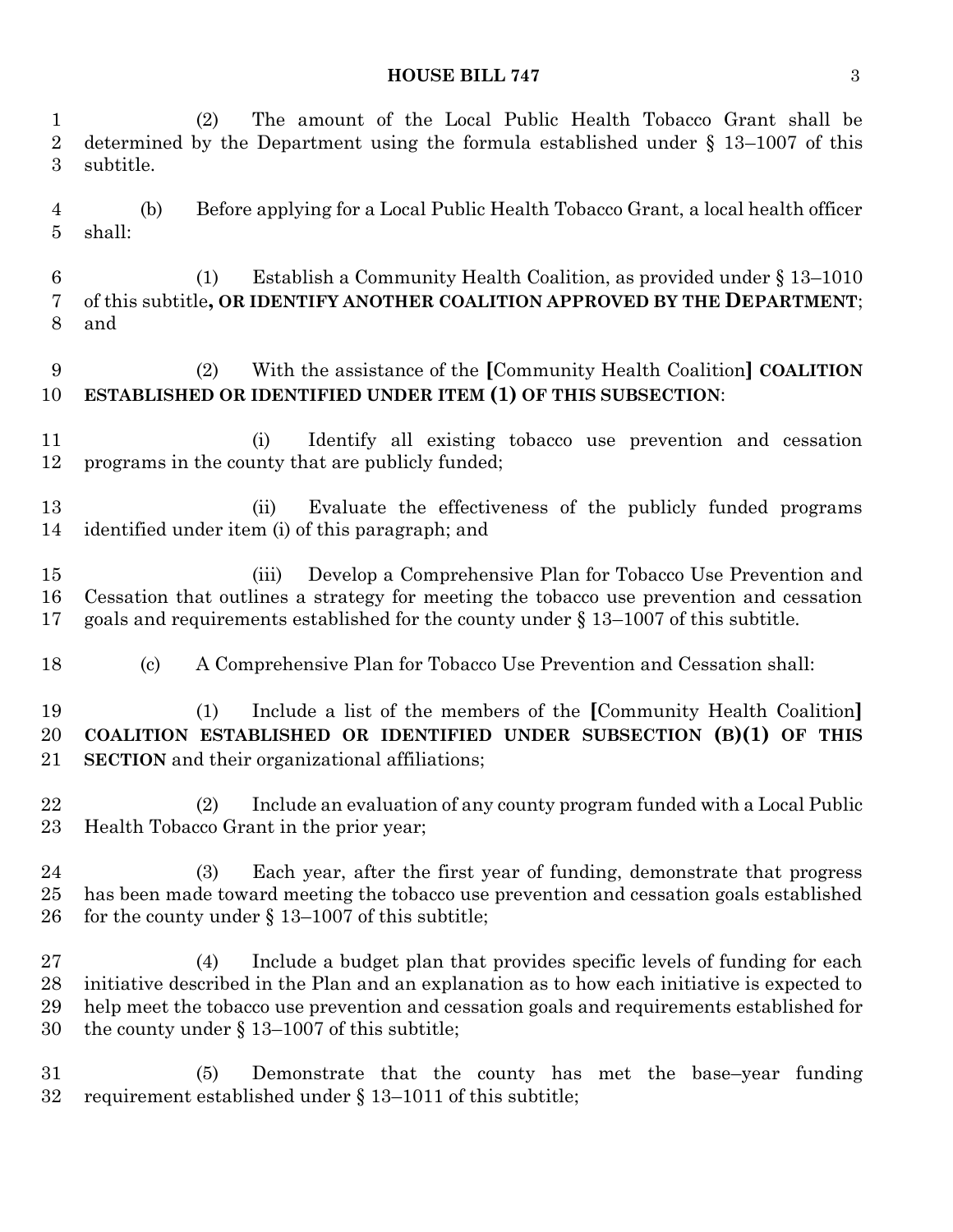(6) Each year, after the first year of funding, identify all persons who received money under a Local Public Health Tobacco Grant in the prior year and state the amount of money that was received by each person under the grant;

 (7) Each year, after the first year of funding, state the amount of money that was received by a county under a Local Public Health Tobacco Grant in the prior fiscal year that remained unspent and unobligated at the end of that year;

 (8) Describe how the Plan will help to reduce tobacco use among women, minority individuals, and individuals under the age of 18 years, with particular emphasis on how the Plan seeks to address the relevant findings and recommendations of the Task Force Report;

 (9) Describe how the Plan will help to increase availability of and access to cessation programs for uninsured individuals and medically underserved populations, with particular emphasis on how the Plan seeks to address the relevant findings and recommendations of the Task Force Report;

- 
- (10) Allocate resources in a manner that is consistent with:

 (i) The needs of different populations in the county, including targeted minority populations, as identified in the Baseline Tobacco Study and annual tobacco studies; and

 (ii) The recommendations of the Centers for Disease Control and Prevention regarding best practices for a comprehensive tobacco control program; and

(11) Contain any data or other information required by the Department.

22 (d) If a Comprehensive Plan for Tobacco Use Prevention and Cessation does not allocate resources in a manner that is consistent with the recommendations of the Centers for Disease Control and Prevention regarding best practices for a comprehensive tobacco control program, the Plan shall:

(1) State the reason for not allocating resources in this manner; and

 (2) Identify the extent to which other resources assist the county in meeting this requirement.

 (e) A local health officer who seeks to obtain a Local Public Health Tobacco Grant shall apply to the Department by submitting a copy of the county's Comprehensive Plan for Tobacco Use Prevention and Cessation for approval.

 (f) Each year, a local health officer, in consultation with the **[**Community Health Coalition**] COALITION ESTABLISHED OR IDENTIFIED UNDER SUBSECTION (B)(1) OF THIS SECTION**, shall update the Comprehensive Plan for Tobacco Use Prevention and Cessation.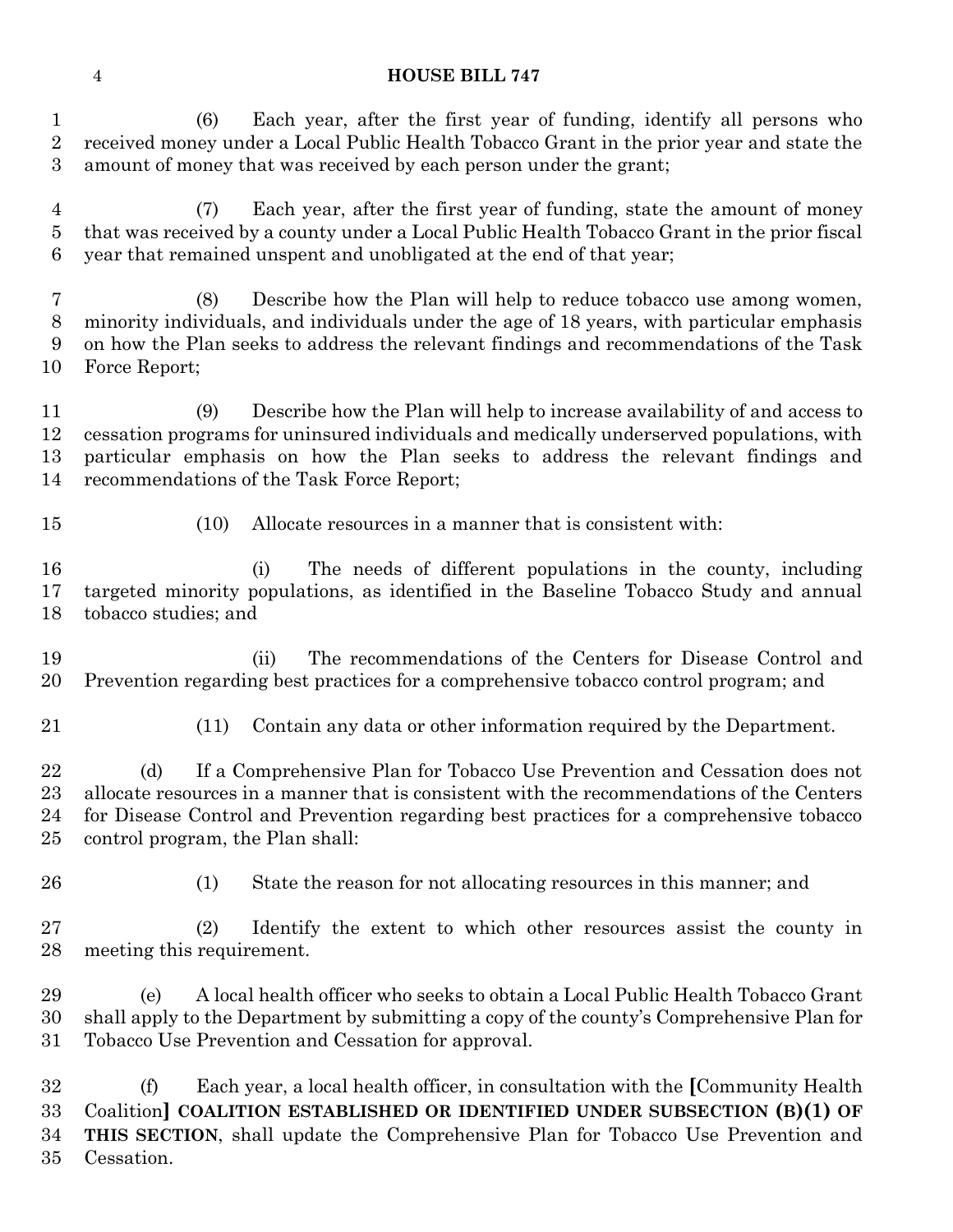(g) (1) The Department may designate a person other than the head of a county health department to coordinate a county's tobacco use prevention and cessation efforts if: (i) The county health department is unwilling to coordinate these efforts; (ii) The county health department has been unsuccessful in implementing tobacco use prevention and cessation initiatives that satisfy performance standards established by the Department; or (iii) The county health department lacks sufficient staff or resources to coordinate these efforts. (2) Subject to paragraph (3) of this subsection, the Department shall establish procedures for making a designation under this subsection. (3) If the Department determines that it is necessary to designate a person other than the local health officer to coordinate a county's tobacco use prevention and cessation efforts, the Department may designate the Department as the entity that will coordinate the county's efforts. 13–1009. (a) The local health officers of two or more counties may join together as a region to apply for a Local Public Health Tobacco Grant.

 (b) The amount of the Local Public Health Tobacco Grant that is distributed to a region under subsection (a) of this section shall be equal to the sum of the Local Public Health Tobacco Grants that otherwise would have been distributed to each county under § 13–1007 of this subtitle.

 (c) If the local health officers of two or more counties join together as a region to apply for a Local Public Health Tobacco Grant, the local health officers shall act jointly to:

 (1) Develop a Comprehensive Plan for Tobacco Use Prevention and Cessation, as required under § 13–1008 of this subtitle;

 (2) Establish a Community Health Coalition, as required under § 13–1008 29 of this subtitle, OR IDENTIFY ANOTHER COALITION APPROVED BY THE **DEPARTMENT**;

 (3) Demonstrate that the base–year funding requirement of § 13–1011 of this subtitle has been met; and

 (4) Otherwise satisfy the requirements of §§ 13–1006 through 13–1012 of this subtitle.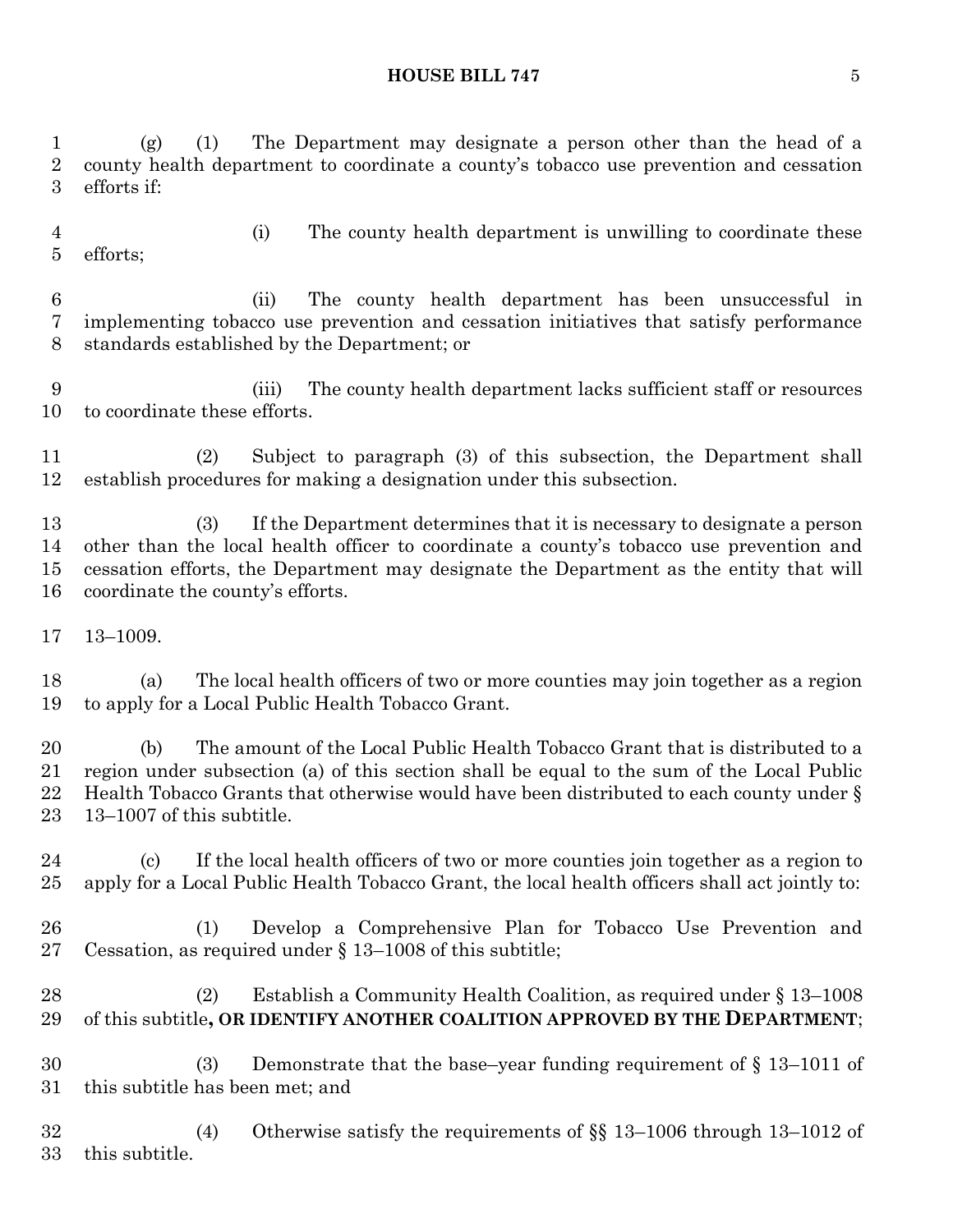13–1101.

(a) In this subtitle the following words have the meanings indicated.

 (b) "Administrative Component" means the component of the Program established under § 13–1119 of this subtitle.

 (c) "Baseline Cancer Study" means the study conducted under § 13–1103 of this subtitle.

 (d) "Cancer Research Plan" means a plan developed under § 13–1116 of this subtitle.

 (e) "Cigarette Restitution Fund" means the fund that is established under § 7–317 of the State Finance and Procurement Article.

 (f) "Community Health Coalition" means a coalition established under § 13–1109(c)(1) or § 13–1115(b)(1) of this subtitle.

 (g) "Comprehensive Plan for Cancer Prevention, Education, Screening, and Treatment" means a plan developed under § 13–1109(c)(2) or § 13–1115(b)(2) of this subtitle.

(h) "County" includes Baltimore City.

 (i) "Education" means information provided to the public regarding the purpose of, availability of, and access to screening programs.

(j) "Federally qualified health center" has the meaning stated in 42 U.S.C. § 254b.

 (k) "Johns Hopkins Institutions" means the Johns Hopkins University and the Johns Hopkins Health System.

- 22 (l) "Local health officer" means:
- (1) The head of a county health department; or

 (2) A person designated by the Department under **[**§ 13–1109(h)**] § 13–1109(G)** or § 13–1115(f) of this subtitle.

 (m) "Local Public Health Cancer Grant" means a grant distributed by the Department to a county under §§ 13–1107 through 13–1113 of this subtitle.

 (n) "Local Public Health Component" means the component of the Program that is established under § 13–1107 of this subtitle.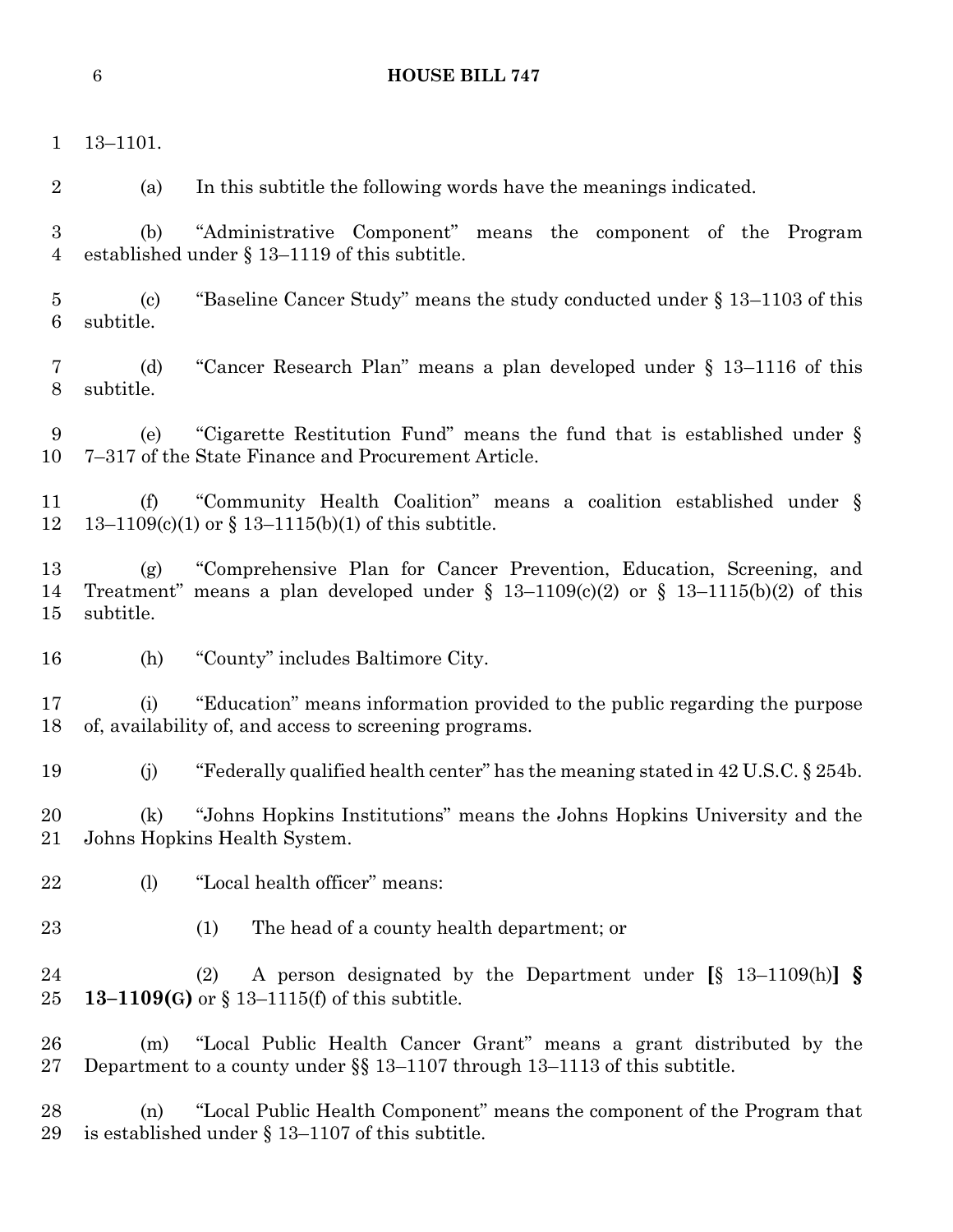(o) "Maryland Cancer Registry" means the computerized data system, operated by the **[**Community Public Health Administration in the**]** Department with the assistance of the Maryland State Council on Cancer Control, that registers cases of cancer that are diagnosed and treated in the State.

 (p) "Maryland Technology Development Corporation" means the entity that is established under Title 10, Subtitle 4 of the Economic Development Article.

 (q) "Minority individual" means a woman or an individual of African American, Hispanic, Native American, or Asian descent.

 (r) "Outreach efforts" means activities that are related to encouraging individuals to seek screening services.

 (s) "Prevention" means activities relating to early detection, screening, and risk factor reduction.

 (t) "Program" means the Cancer Prevention, Education, Screening, and Treatment Program that is established under § 13–1102 of this subtitle.

 (u) "Screening" includes screening, early detection, identification, diagnosis, and outreach efforts associated with screening and early detection programs.

 (v) "Statewide Academic Health Center" means the University of Maryland Medical Group or the Johns Hopkins Institutions.

 (w) "Statewide Academic Health Center Cancer Research Grant" means a grant that is distributed under § 13–1116 of this subtitle.

 (x) "Statewide Academic Health Center Component" means the component established under § 13–1114 of this subtitle.

 (y) "Statewide Academic Health Center Public Health Grant" means a grant that is distributed under § 13–1115 of this subtitle.

 (z) "Statewide Academic Health Center Tobacco–Related Diseases Research Grant" means a grant that is distributed under § 13–1017 of this title.

 (aa) "Statewide Public Health Component" means the component of the Program that is established under § 13–1106 of this subtitle.

 (bb) "Surveillance and Evaluation Component" means the component of the Program that is established under § 13–1103 of this subtitle.

 (cc) "Targeted cancer" means a cancer that is identified by the Department under § 13–1102(d) of this subtitle.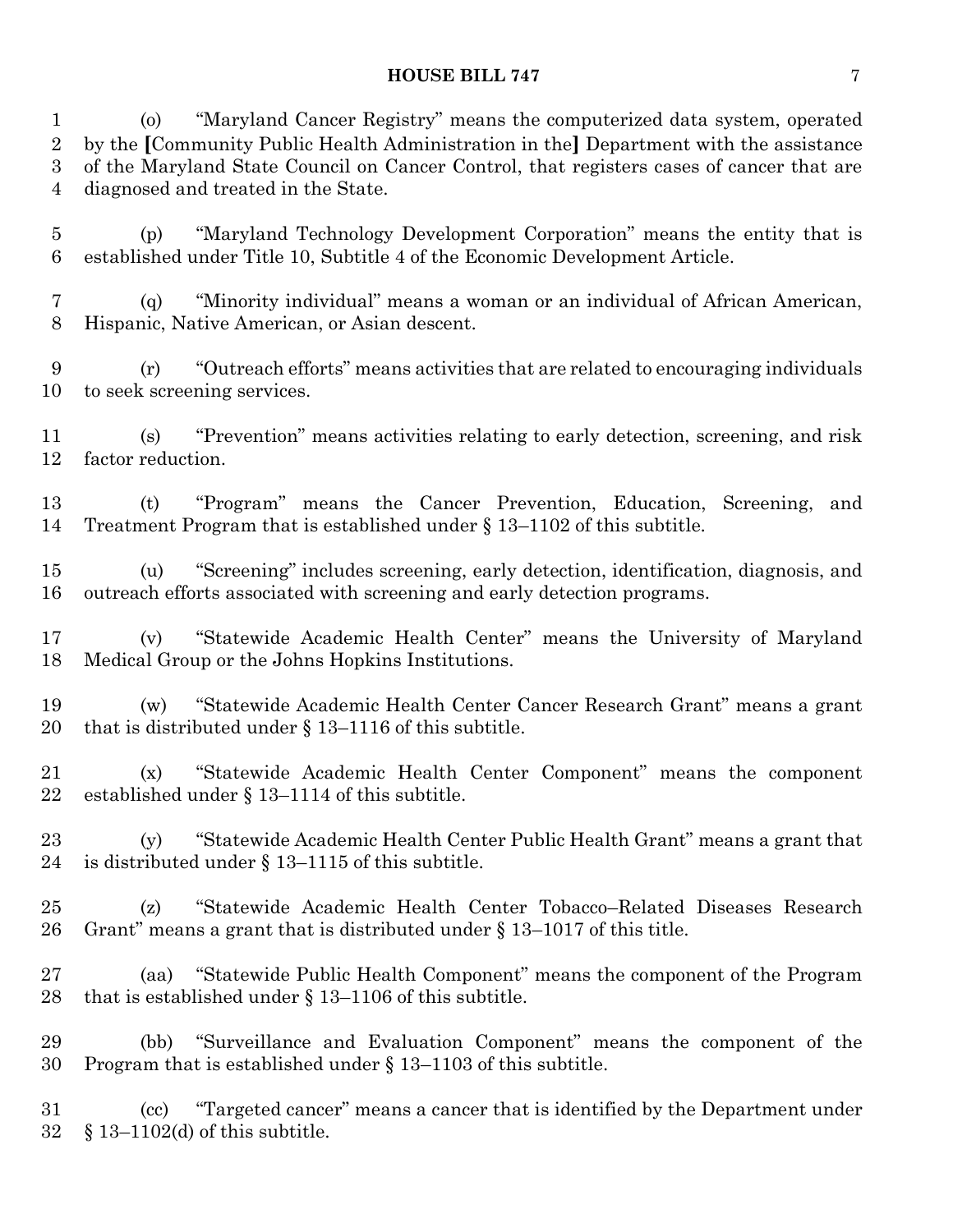(dd) "Task Force Report" means the report entitled "Report of the Governor's Task Force to Conquer Cancer" that was issued in December 1999.

 (ee) "Tobacco–related diseases" means cardiovascular disease, chronic pulmonary disease, peripheral vascular disease, stroke, and infant mortality due to low birth weight.

(ff) "Treatment" includes appropriate access to:

 (1) Local hospitals, community clinics, physicians, and other health care providers; and

 (2) Clinical trials, transportation, case management, hospice care, and cancer support groups.

**(GG) "UNDERINSURED INDIVIDUAL" MEANS AN INDIVIDUAL:**

 **(1) FOR WHOM THE APPROPRIATE TREATMENT IS NOT ADEQUATELY COVERED BY PRIVATE HEALTH INSURANCE, MEDICAID, MEDICARE, OR THE MARYLAND CHILDREN'S HEALTH PROGRAM DUE TO OUT–OF–POCKET COSTS, INCLUDING REQUIRED COPAYMENTS, COINSURANCE, OR DEDUCTIBLES; AND**

# **(2) WHO THE DEPARTMENT DETERMINES DOES NOT HAVE THE FINANCIAL MEANS TO PAY FOR APPROPRIATE TREATMENT.**

**[**(gg)**] (HH)** "Uninsured individual" means an individual:

 (1) For whom the appropriate treatment is not covered by private health insurance, Medicaid, Medicare, or the Maryland Children's Health Program; and

 (2) Who the Department determines does not have the financial means to pay for appropriate treatment.

 **[**(hh)**] (II)** "University of Maryland Medical Group" means the University of Maryland Medical System Corporation, the University of Maryland Medical School, and the University of Maryland, Baltimore Campus.

13–1107.

(a) There is a Local Public Health Component in the Program.

 (b) The purpose of the Local Public Health Component is to maximize the effectiveness of anti–cancer initiatives in the State by empowering local health coalitions to develop and implement cancer prevention, education, screening, and treatment programs in coordination with the Department.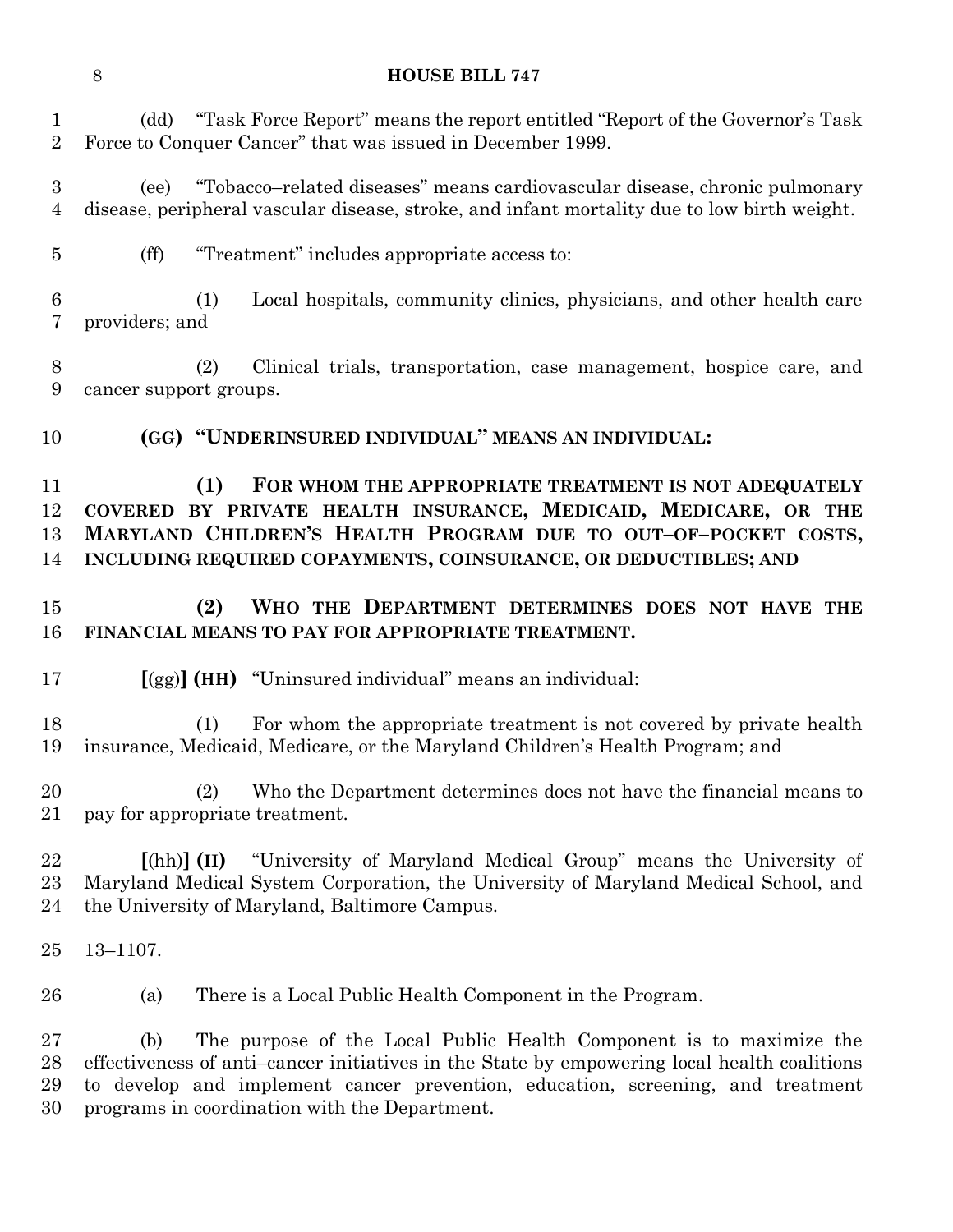(c) Subject to §§ 13–1108 through 13–1113 of this subtitle, the Department may distribute grants to counties for cancer prevention, education, screening, and treatment programs.

 (d) (1) Except as provided under paragraph (2) of this subsection, the Department may not spend any funds that are allocated to the Local Public Health Component in the State budget until after the Baseline Cancer Study has been completed.

 (2) Before the Baseline Cancer Study is completed, the Department may distribute a planning grant of not more than \$10,000 to each local health department other than the Baltimore City Health Department.

 (e) **[**A county or statewide academic health center that receives funds under a local public health cancer grant shall dedicate at least 60% of the funds to cancer screening, diagnosis, and treatment**] PRIOR TO EACH FISCAL YEAR, THE DEPARTMENT SHALL DETERMINE THE PERCENTAGE OF FUNDS THAT SHALL BE ALLOCATED TO CANCER SCREENING, DIAGNOSIS, AND TREATMENT BY A COUNTY OR STATEWIDE ACADEMIC HEALTH CENTER THAT RECEIVES FUNDS UNDER A LOCAL PUBLIC HEALTH CANCER GRANT**.

13–1109.

18 (a) Except as provided in  $\S$  13–1115(f) of this subtitle, this section does not apply to Baltimore City.

 (b) (1) Subject to the other provisions of this section, a local health officer may apply to the Department for a Local Public Health Cancer Grant.

 (2) The amount of a Local Public Health Cancer Grant shall be determined by the Department using the formula that is established under § 13–1108 of this subtitle.

 (c) Before applying for a Local Public Health Cancer Grant, a local health officer shall:

 (1) Establish a Community Health Coalition, as provided under § 13–1111 of this subtitle**, OR IDENTIFY ANOTHER COALITION APPROVED BY THE DEPARTMENT**; and

# (2) With the assistance of the **[**Community Health Coalition**] ESTABLISHED OR IDENTIFIED UNDER ITEM (1) OF THIS SUBSECTION**:

 (i) Identify all existing cancer prevention, education, screening, and treatment programs that relate to targeted cancers in the county that are publicly funded;

 (ii) Evaluate the effectiveness of the publicly funded programs identified under item (i) of this paragraph; and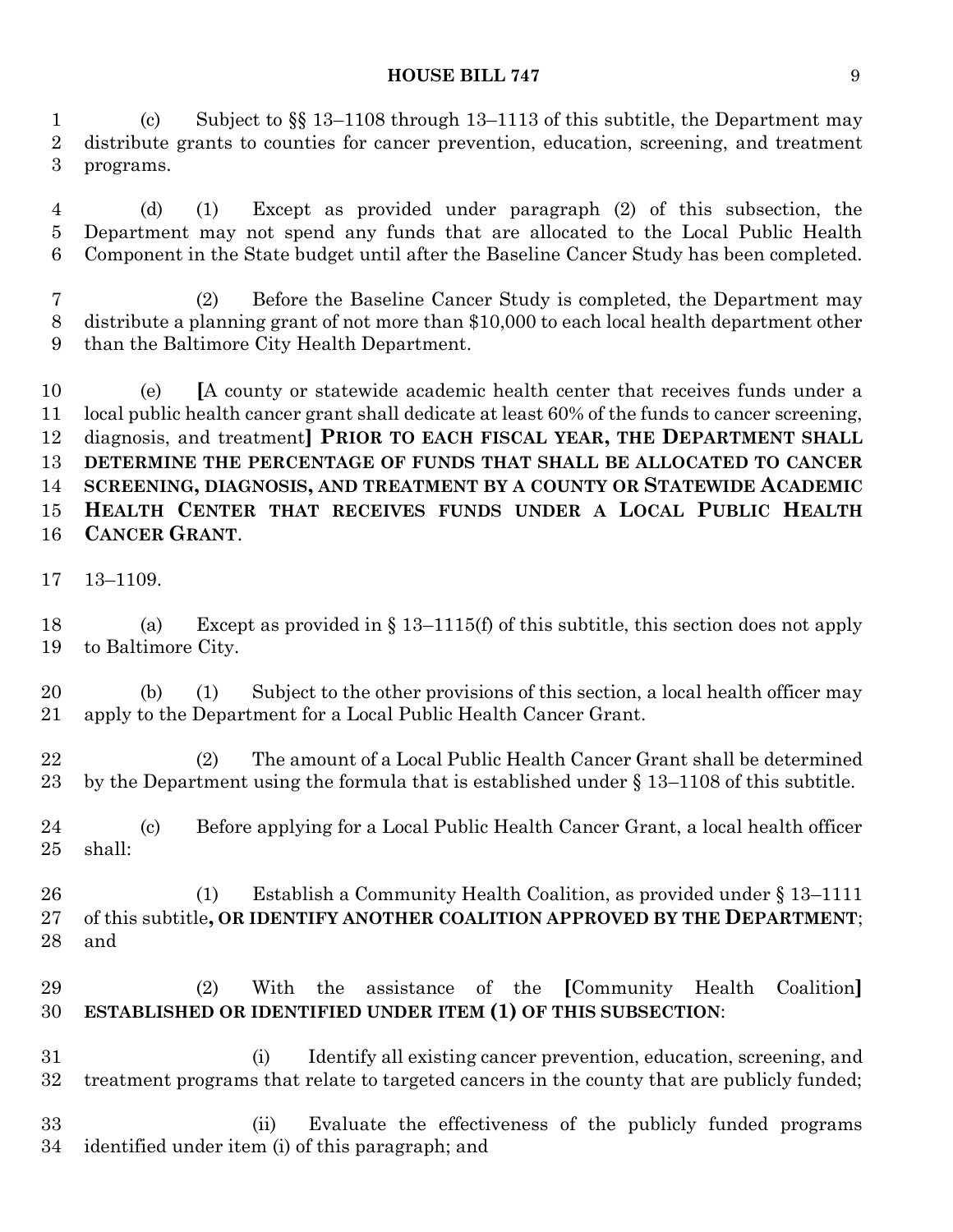(iii) Develop a Comprehensive Plan for Cancer Prevention, Education, Screening, and Treatment that outlines a strategy for meeting the cancer prevention, education, screening, and treatment goals and requirements established for the county under § 13–1108 of this subtitle.

 (d) A Comprehensive Plan for Cancer Prevention, Education, Screening, and Treatment shall:

 (1) Include a list of the members of the **[**Community Health Coalition**] COALITION ESTABLISHED OR IDENTIFIED UNDER SUBSECTION (C)(1) OF THIS SECTION** and their organizational affiliations;

 (2) Include the evaluation of any program funded with a Local Public Health Cancer Grant in the prior year;

 (3) Each year, after the first year of funding, demonstrate that progress has been made toward meeting the cancer prevention, education, screening, and treatment goals established for the county under § 13–1108 of this subtitle;

 (4) Include a budget plan that provides specific levels of funding for each initiative described in the Plan and an explanation as to how each initiative is expected to help meet the cancer prevention, education, screening, and treatment goals and requirements established for the county under § 13–1108 of this subtitle;

 (5) Demonstrate that the county has met the base–year funding requirement established under § 13–1112 of this subtitle;

 (6) Demonstrate that any early detection or screening program that is or will be funded under a Local Public Health Cancer Grant provides necessary treatment or linkages to necessary treatment for uninsured individuals who are diagnosed with a targeted or non–targeted cancer as a result of the screening process;

 (7) Each year, after the first year of funding, identify all persons who received money under a Local Public Health Cancer Grant in the prior year and state the 27 amount of money that was received by each person under the Grant;

 (8) Each year, after the first year of funding, state the amount of money that was received by a county under a Local Public Health Cancer Grant in the prior fiscal year that remained unspent and unobligated at the end of that year;

 (9) Describe how the Plan will help to eliminate the greater incidence of and higher morbidity rates for cancer in minority populations and rural areas, with particular emphasis on how the Plan seeks to address the relevant findings and recommendations of the Task Force Report;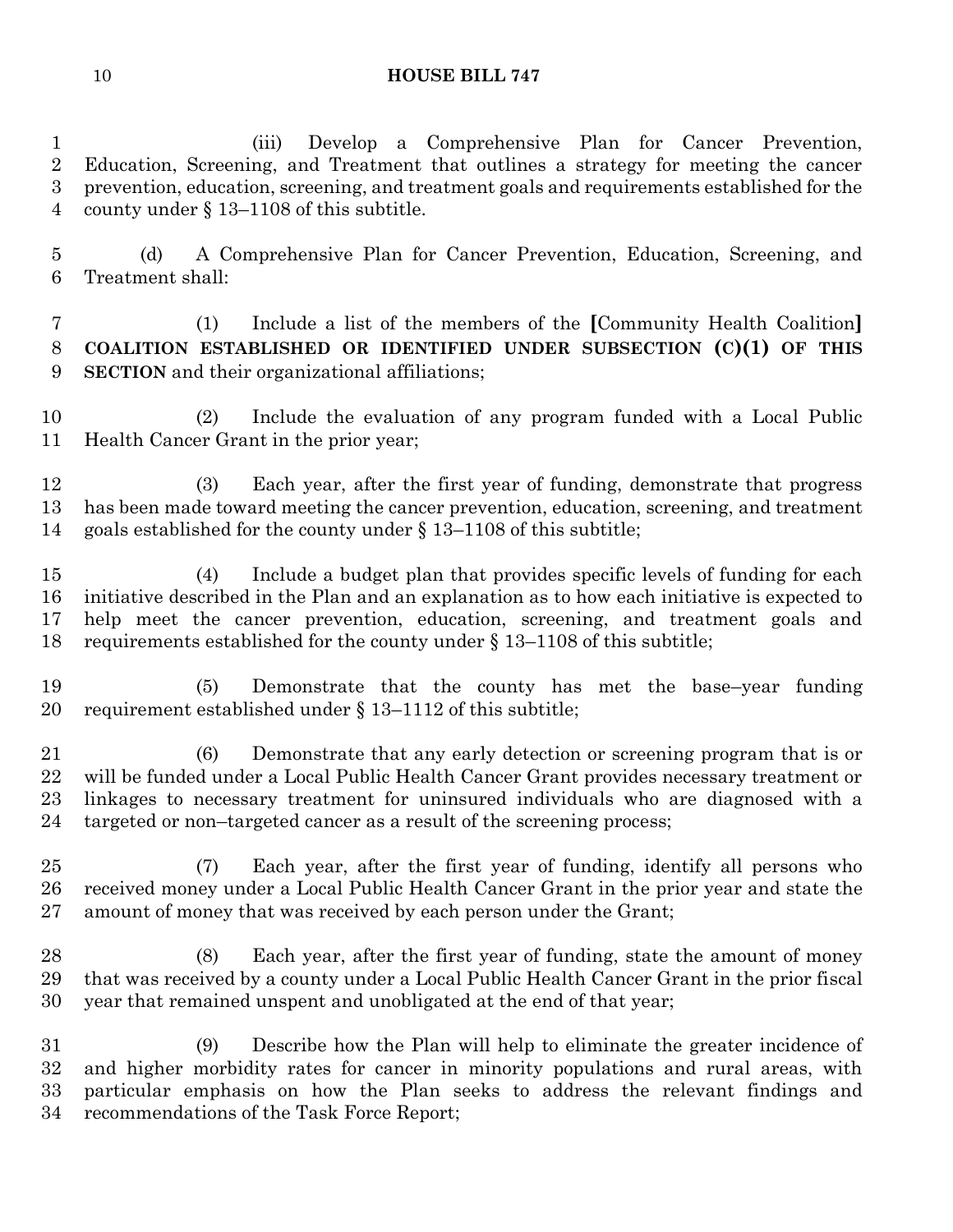(10) Describe how the Plan will help to increase availability of and access to health care services for uninsured **AND UNDERINSURED** individuals and medically underserved populations, with particular emphasis on how the Plan seeks to address the relevant findings and recommendations of the Task Force Report;

 (11) Demonstrate that priority consideration was given to persons, including federally qualified health centers, that have demonstrated a commitment to providing cancer prevention, education, screening, and treatment services to uninsured **AND UNDERINSURED** individuals in the county and a proven ability to do so; and

(12) Contain any data or other information required by the Department.

 **[**(e) (1) In addition to the requirements of subsection (d) of this section, in Montgomery and Prince George's counties, the Community Health Coalition, acting jointly and in consultation with the Statewide Academic Health Centers, shall develop a specific plan as to how the expertise of the Statewide Academic Health Centers will be used to assist the Community Health Coalition in achieving the goals established for the county under § 13–1108 of this subtitle as they relate to enhancing the capacity for cancer screening and treatment at one or more major community hospitals in the county.

 (2) In addition to the requirements of subsection (d) of this section, in Baltimore County, the Comprehensive Plan for Cancer Prevention, Education, Screening, and Treatment shall include a specific plan as to how the major community hospital or hospitals that are included in the Community Health Coalition, as required under § 13–1111 of this subtitle, will be used to achieve the goals established for the county under § 13–1108 of this subtitle as they relate to enhancing the capacity for cancer screening and treatment in the county.**]**

 **[**(f)**] (E)** A local health officer who seeks to obtain a Local Public Health Cancer Grant shall apply to the Department by submitting a copy of the county's Comprehensive Plan for Cancer Prevention, Education, Screening, and Treatment for approval.

 **[**(g)**] (F)** Each year, a local health officer, in consultation with the **[**Community Health Coalition**] COALITION ESTABLISHED OR IDENTIFIED UNDER SUBSECTION (C)(1) OF THIS SECTION**, shall update the Comprehensive Plan for Cancer Prevention, Education, Screening, and Treatment.

 **[**(h)**] (G)** (1) The Department may designate a person other than the head of a county health department to coordinate a county's cancer prevention, education, screening, and treatment efforts if:

 (i) The county health department is unwilling to coordinate these efforts;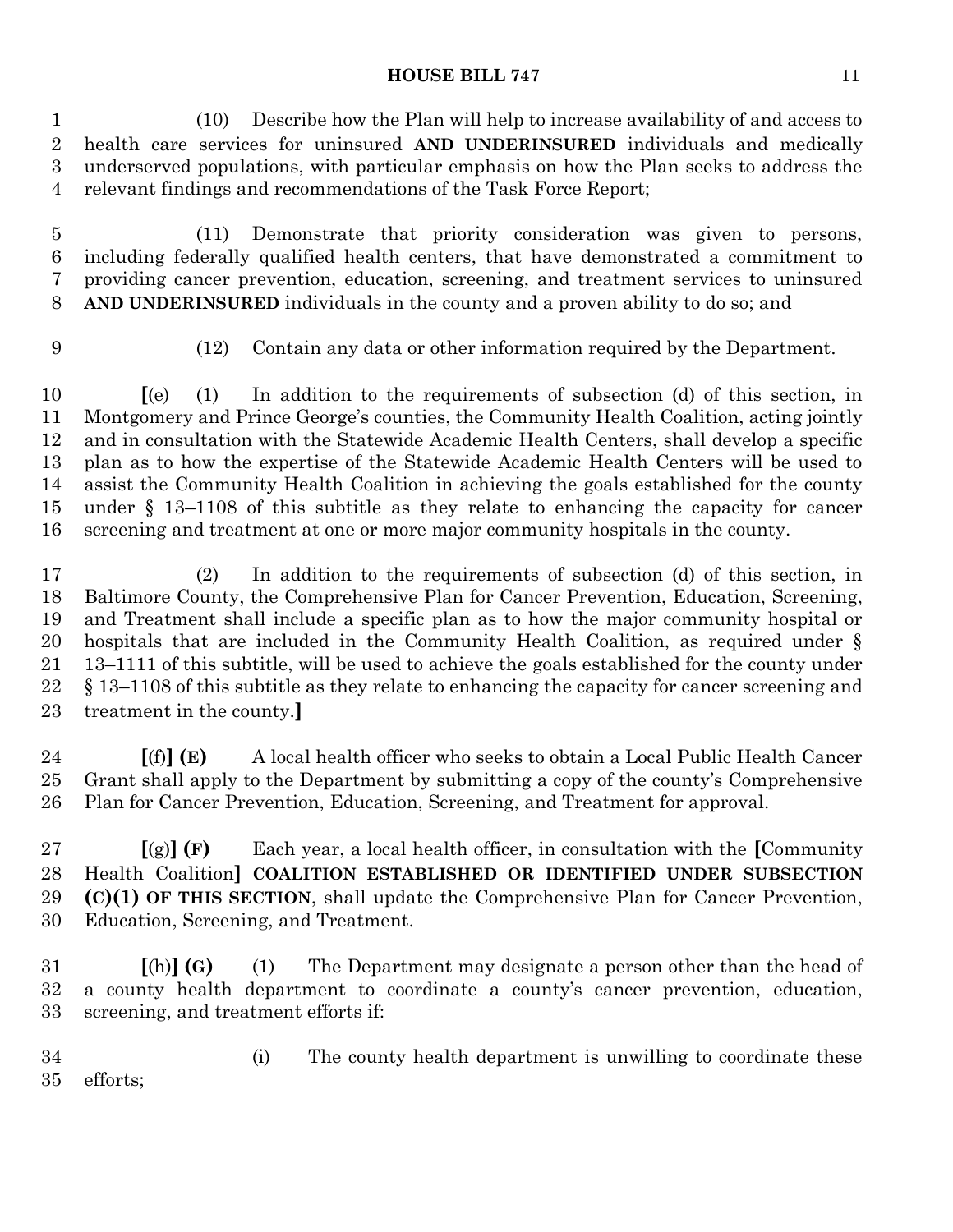(ii) The county health department has been unsuccessful in implementing cancer prevention, education, screening, and treatment initiatives that satisfy performance standards established by the Department; or

 (iii) The county health department lacks sufficient staff or resources to coordinate these efforts.

 (2) Subject to paragraph (3) of this subsection, the Department shall establish procedures for making a designation under this subsection.

 (3) If the Department determines that it is necessary to designate a person other than the local health officer to coordinate a county's cancer prevention, education, screening, and treatment efforts, the Department may designate the Department as the entity that will coordinate the county's efforts.

13–1110.

 (a) The local health officers of two or more counties may join together as a region to apply for a Local Public Health Cancer Grant.

 (b) The Department may require that two or more counties join together as a region to apply for a Local Public Health Cancer Grant if the Department determines that:

 (1) It would be cost–effective to fund cancer prevention, education, screening, and treatment programs for targeted cancers on a regional basis; and

 (2) It would serve the public health interests of the counties to fund cancer prevention, education, screening, and treatment programs for targeted cancers on a regional basis.

 (c) The amount of a Local Public Health Cancer Grant that is distributed to a region under this section shall be equal to the sum of the Local Public Health Cancer Grants that otherwise would have been distributed to each county under the formula established under § 13–1108 of this subtitle.

26 (d) If the local health officers of two or more counties choose to join together as a region to apply for a Local Public Health Cancer Grant or are required to do so by the Department, the local health officers shall act jointly to:

 (1) Develop a Comprehensive Plan for Cancer Prevention, Education, Screening, and Treatment, as required under § 13–1109(c) of this subtitle;

 (2) Establish a Community Health Coalition, as provided under § 13–1111 of this subtitle**, OR IDENTIFY ANOTHER COALITION APPROVED BY THE DEPARTMENT**;

 (3) Demonstrate that the base–year funding requirement established under § 13–1112 of this subtitle has been met; and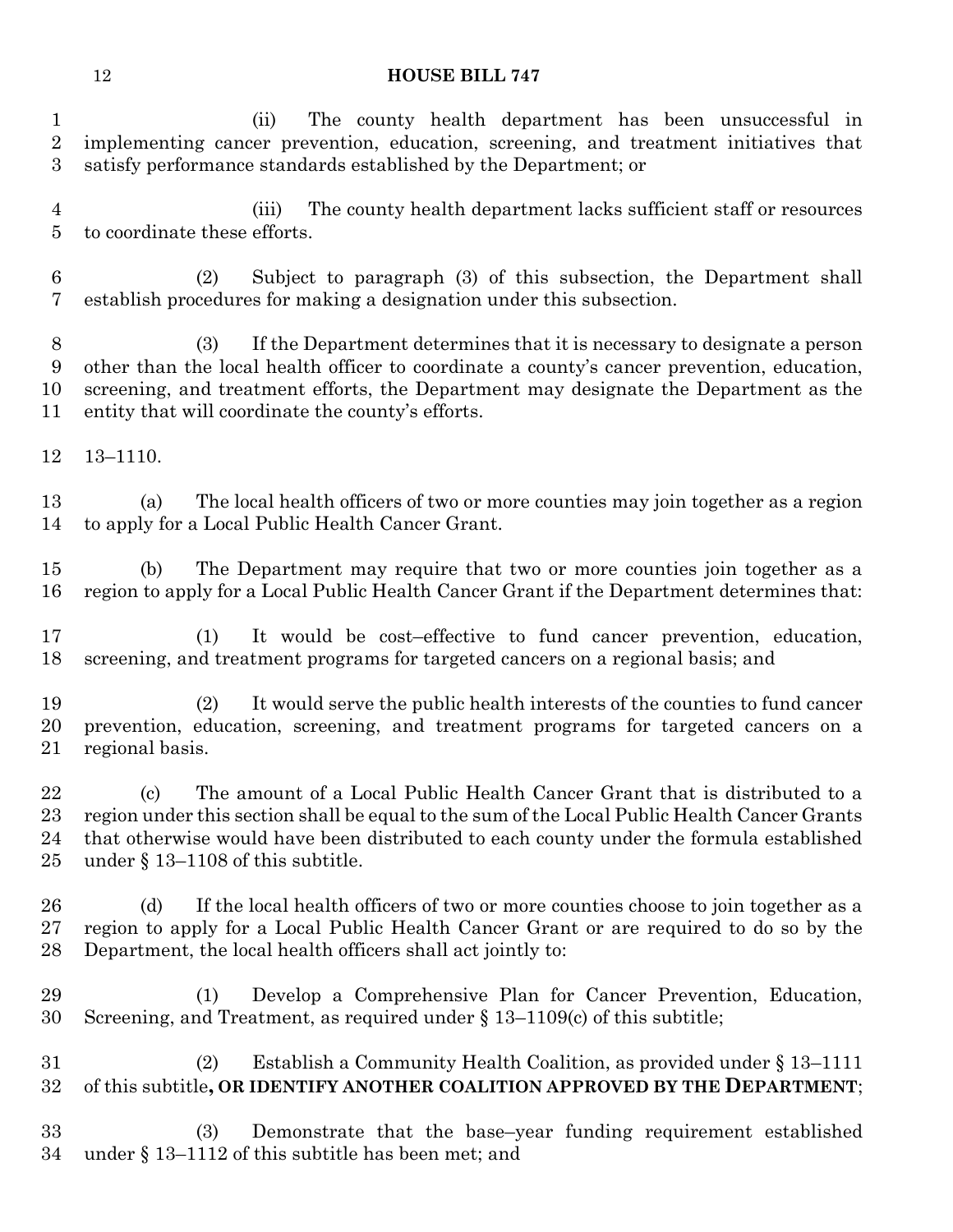(4) Otherwise satisfy the requirements of §§ 13–1107 through 13–1113 of this subtitle.

13–1114.

(a) There is a Statewide Academic Health Center Component in the Program.

 (b) The purpose of the Statewide Academic Health Center Component is to maximize the effectiveness of the Program by involving the University of Maryland Medical Group and the Johns Hopkins Institutions in the implementation of the Program.

 (c) Subject to §§ 13–1115 and 13–1116 of this subtitle, the Department may implement the Statewide Academic Health Center Component by distributing:

 (1) Statewide Academic Health Center Public Health Grants, as provided under § 13–1115 of this subtitle; and

 (2) Statewide Academic Health Center Cancer Research Grants, as provided under § 13–1116 of this subtitle.

 **[**(d) (1) Subject to paragraph (2) of this subsection, the University of Maryland Medical Group and the Johns Hopkins Institutions, at the request of a Community Health Coalition in Montgomery County or Prince George's County, as provided under § 13–1109(e) of this subtitle, shall collaborate with the Community Health Coalition for the purpose of developing and implementing a specific plan as to how the expertise of the institution will be used to assist the Community Health Coalition in achieving the goals established for the county under § 13–1108 of this subtitle as they relate to enhancing the capacity for cancer screening and treatment at one or more major community hospitals in the county.

 (2) Paragraph (1) of this subsection does not apply with respect to the implementation of a plan unless funds are specifically allocated in the State budget for this purpose.**]**

 **[**(e)**] (D)** The University of Maryland Medical Group and the Johns Hopkins Institutions shall coordinate their efforts with regard to initiatives that are funded with grants that are distributed under the Statewide Academic Health Center Component to maximize the benefits received from the use of these grant funds and to eliminate unnecessary duplication of efforts.

13–1115.

 (a) (1) Subject to the other provisions of this section, the University of Maryland Medical Group and the Johns Hopkins Institutions may each apply for a Statewide Academic Health Center Public Health Grant.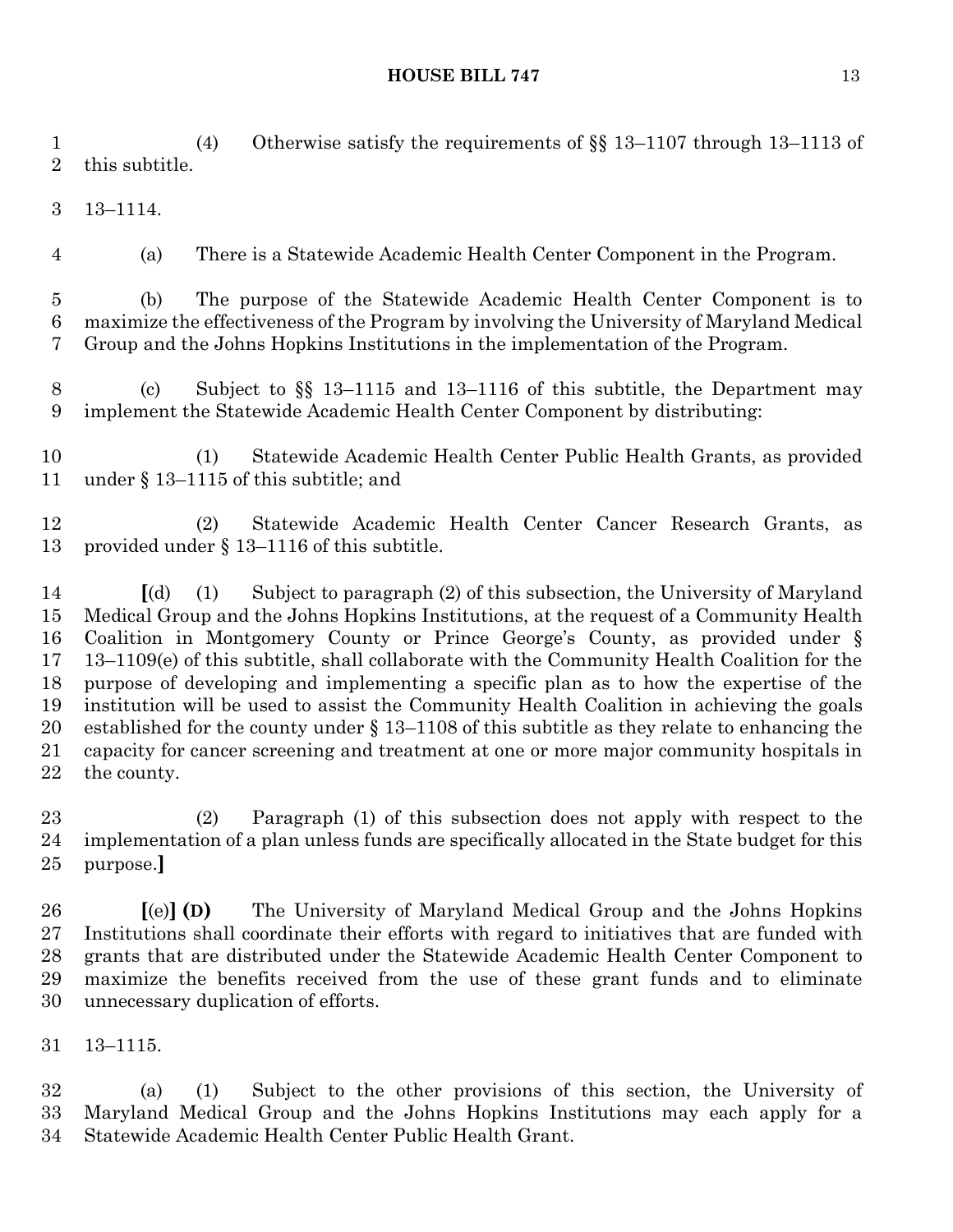(2) For fiscal year 2007 and any subsequent fiscal year, the amount of each Statewide Academic Health Center Public Health Grant that is distributed to the University of Maryland Medical Group or the Johns Hopkins Institutions, respectively, shall be equal to the sum of:

 (i) At least 9.5% of the total local public health component money distributed under § 13–1108(b) of this subtitle; and

 (ii) One–half of any money that is transferred from the Local Public Health Component to the Statewide Academic Health Center Component under § 13–1108(c) of this subtitle.

 (b) Before applying for a Statewide Academic Health Center Public Health Grant, the University of Maryland Medical Group and the Johns Hopkins Institutions, acting jointly in collaboration with the Baltimore City Health Department, shall:

 (1) Establish a Baltimore City Community Health Coalition, as provided under § 13–1111 of this subtitle, **OR IDENTIFY ANOTHER COALITION APPROVED BY THE DEPARTMENT** that reflects the demographics of Baltimore City and includes representatives of community–based groups, including minority and medically underserved populations, that, taken together, are familiar with all of the different communities and cultures in Baltimore City; and

 (2) With the assistance of the **[**Baltimore City Community Health Coalition**] COALITION ESTABLISHED OR IDENTIFIED UNDER ITEM (1) OF THIS SUBSECTION**:

 (i) Identify all existing cancer prevention, education, screening, and treatment programs that relate to targeted cancers in Baltimore City that are publicly funded;

 (ii) Evaluate the effectiveness of the publicly funded programs identified under item (i) of this paragraph; and

 (iii) Develop a Comprehensive Plan for Cancer Prevention, Education, Screening, and Treatment that outlines a strategy for meeting the cancer prevention, education, screening, and treatment goals and requirements established for Baltimore City under § 13–1108 of this subtitle.

 (c) The Baltimore City Comprehensive Plan for Cancer Prevention, Education, Screening, and Treatment shall:

 (1) Include a list of the members of the **[**Baltimore City Community Health Coalition**] COALITION ESTABLISHED OR IDENTIFIED UNDER SUBSECTION (B)(1) OF THIS SECTION** and their organizational affiliations;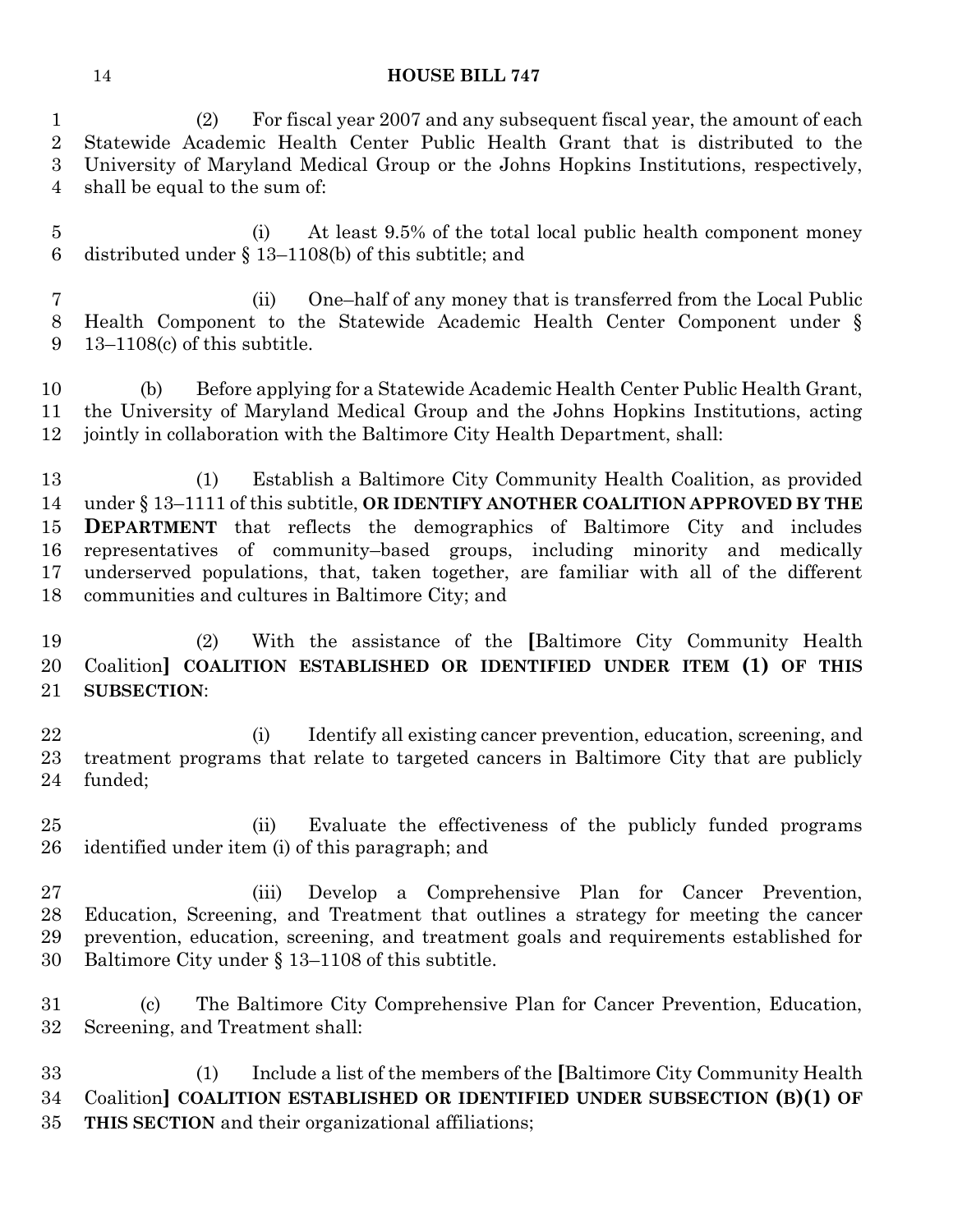(2) Include the evaluation of any program funded with a Statewide Academic Health Center Public Health Grant in the prior year;

 (3) Each year, after the first year of funding, demonstrate that progress has been made toward meeting the cancer prevention, education, screening, and treatment goals established for Baltimore City under § 13–1108 of this subtitle;

 (4) Include a budget plan that provides specific levels of funding for each initiative described in the Plan and an explanation as to how each initiative is expected to help meet the cancer prevention, education, screening, and treatment goals and requirements established for Baltimore City under § 13–1108 of this subtitle;

 (5) Demonstrate that Baltimore City has met the base–year funding requirement established under subsection (h) of this section;

 (6) Demonstrate that any early detection or screening program that is or will be funded under a Statewide Academic Health Center Public Health Grant provides necessary treatment or linkages to necessary treatment for uninsured individuals who are diagnosed with a targeted and non–targeted cancer as a result of the screening process;

 (7) State that the Statewide Academic Health Center Public Health Grant will not be used to supplant any existing funding at the University of Maryland Medical Group or the Johns Hopkins Institutions for any cancer prevention, education, screening, or treatment programs that relate to targeted cancers;

 (8) Each year, after the first year of funding, identify all persons who received money under the Statewide Academic Health Center Public Health Grant in the prior year and state the amount of money that was received by each person under the Grant;

 (9) Each year, after the first year of funding, state the amount of money that was received by the University of Maryland Medical Group and the Johns Hopkins Institutions under a Statewide Academic Health Center Public Health Grant in the prior fiscal year that remained unspent and unobligated at the end of that year;

 (10) Describe how the Plan will help to eliminate the greater incidence of and higher morbidity rates for cancer in minority populations, with particular emphasis on how the Plan seeks to address the relevant findings and recommendations of the Task Force Report;

 (11) Describe how the Plan will help to increase availability of and access to health care services for uninsured **AND UNDERINSURED** individuals and medically underserved populations, with particular emphasis on how the Plan seeks to address the relevant findings and recommendations of the Task Force Report;

 (12) Demonstrate that priority consideration was given to persons, including federally qualified health centers, that have a demonstrated commitment to